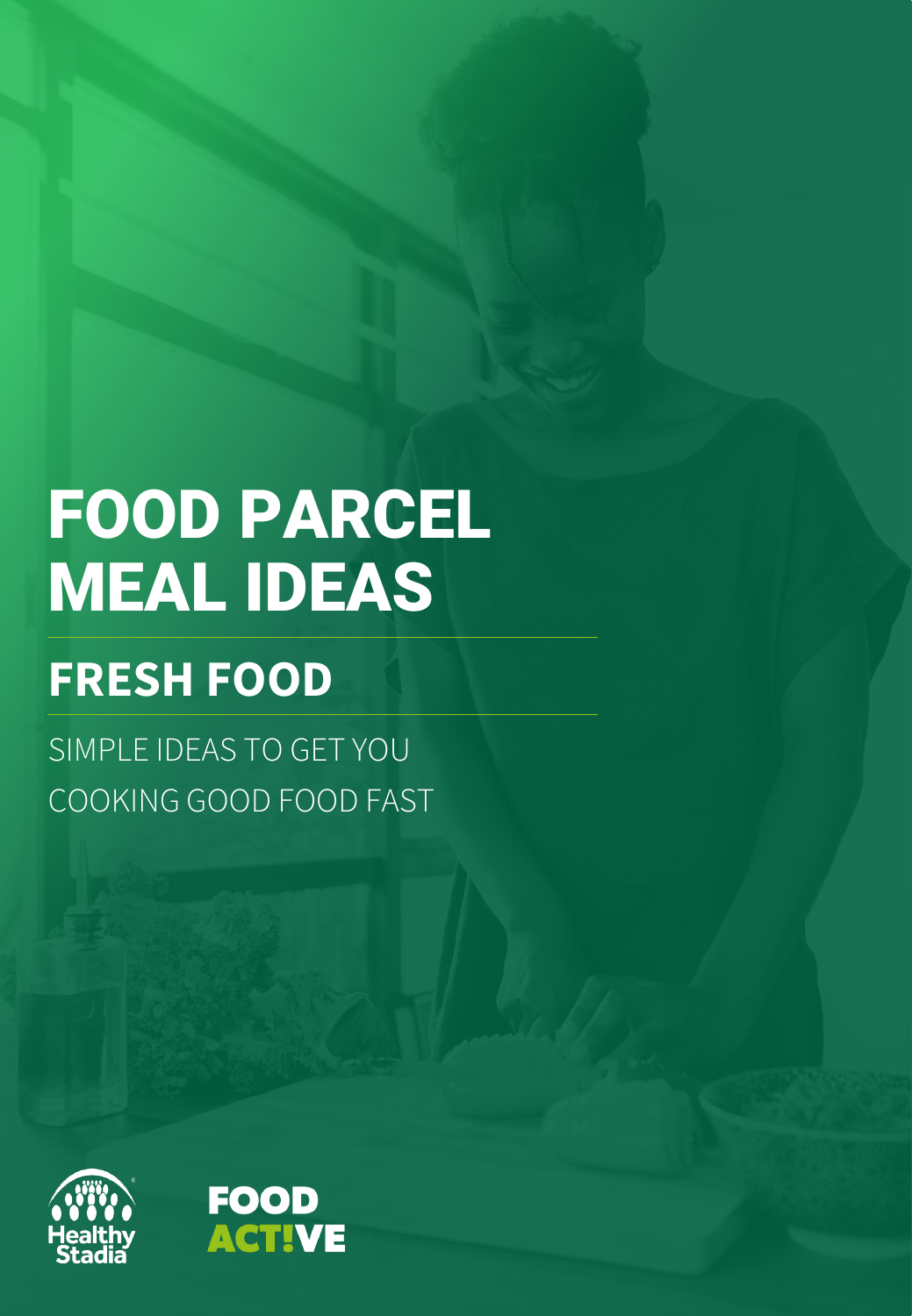

## INTRODUCTION

Stuck for ideas on what you can make with the ingredients in your food parcel? Look no further.

fridge and can only store for a short time) that you might find in your food parcel. Use the scale below to make sure all of the meals you prepare meet any dietary requirements you or your family may have.

| Healthy Stadia's nutrition partner, Food<br>Active, has developed a guide to help you to<br>prepare and cook some basic but tasty<br>meal ideas for breakfast, lunch, dinner,<br>snacks and dessert. | <b>Key</b>           |                        |
|------------------------------------------------------------------------------------------------------------------------------------------------------------------------------------------------------|----------------------|------------------------|
|                                                                                                                                                                                                      | <b>B:</b> Breakfast  | P: Pudding             |
|                                                                                                                                                                                                      | L: Lunch             | V: vegetarian          |
| All of the meals in the guide use fresh food<br>ingredients (i.e. food you need to put in the                                                                                                        | <b>D:</b> Dinner     | Ve: Vegan              |
|                                                                                                                                                                                                      | S: Snacks            | <b>Gf:</b> Gluten free |
| $\overline{2}$                                                                                                                                                                                       | www.healthystadia.eu | www.foodactive.org.uk  |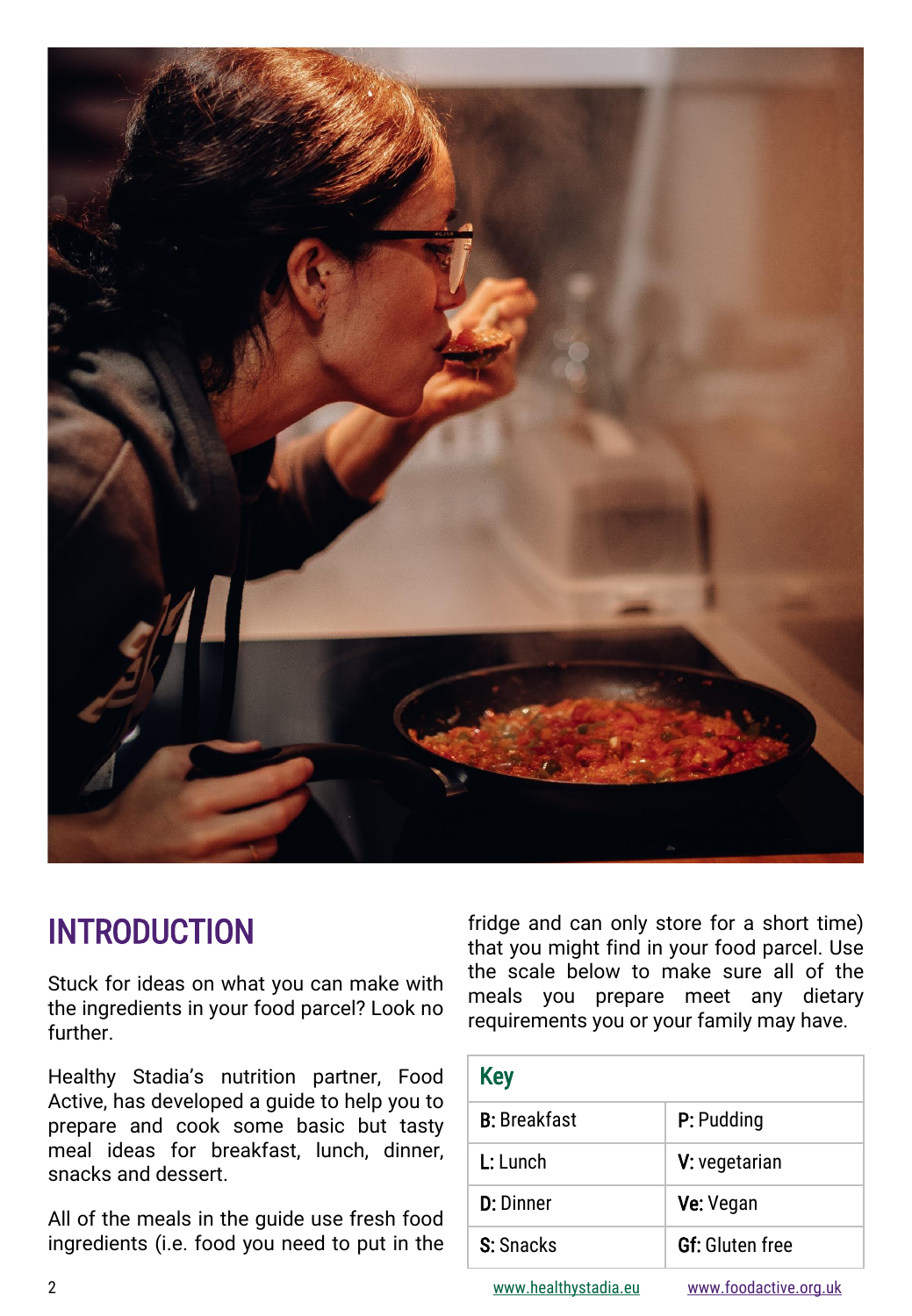# FRESH VEGETABLES

#### Mushrooms

**B:** Sliced and grilled, served with scrambled, poached, boiled or fried eggs and brown toast (v) **B:** Sliced and fried, added to complete your full English breakfast (gf without toast) **B/L:** Diced and cooked in a little oil or margarine, black pepper and served on brown toast **D:** Delicious added to pasta dishes, especially tomato-based sauces (ve). **D:** Perfect addition to any stews or casserole

**D:** Mushroom Bolognese. Make one quantity of the tomato sauce recipe under 'tinned tomatoes', but add finely chopped drained tinned mushrooms along with the rest of the vegetables at the start. Serve with brown pasta or spaghetti (ve) and a sprinkle of cheese (v)

#### **Carrots**

**D:** Accompaniment to meat/fish meals, cut into batons or rounds and boiled or steamed **D:** Perfect addition to any stews or casseroles **S:** Raw carrot cut into sticks makes for a quick and healthy snack (gf, ve)

#### Green Beans

**D:** Perfect accompaniment to any meat or fish meal, boiled or steamed

**D:** Delicious added to pasta dishes, especially tomato-based sauces. See recipe under 'Tinned Tomatoes' (ve)

#### Onions (Red or White)

**D:** A great base for any sauce, stew, casserole or soup, diced into small chunks and fried in a little oil or margarine/butter for about 10 minutes until softened

**D:** Delicious added to gravy for an onion gravy **L:** Mix with cheddar cheese and a tablespoon of low-fat mayonnaise and some ground black pepper for a tasty sandwich filling (v)

#### Cabbage

D: Perfect accompaniment to any meat or fish meal

D: Delicious boiled and finely chopped, then mixed into mashed potato (v, gf) L/D: Serve a portion of boiled cabbage with brown cooked pasta, chunks of tinned ham/pork or bacon chopped into small pieces and then mix all together with lots of black pepper and a tablespoon of margarine or oil. Serve with some grated cheese on top.

#### **Top tip**

When making pasta or rice dishes, it can be useful to make extra portions and use the leftovers for meals across the next few days. Store any leftovers in the fridge in a sealed container and consume within 3 days maximum. When reheating ensure food is piping hot before serving.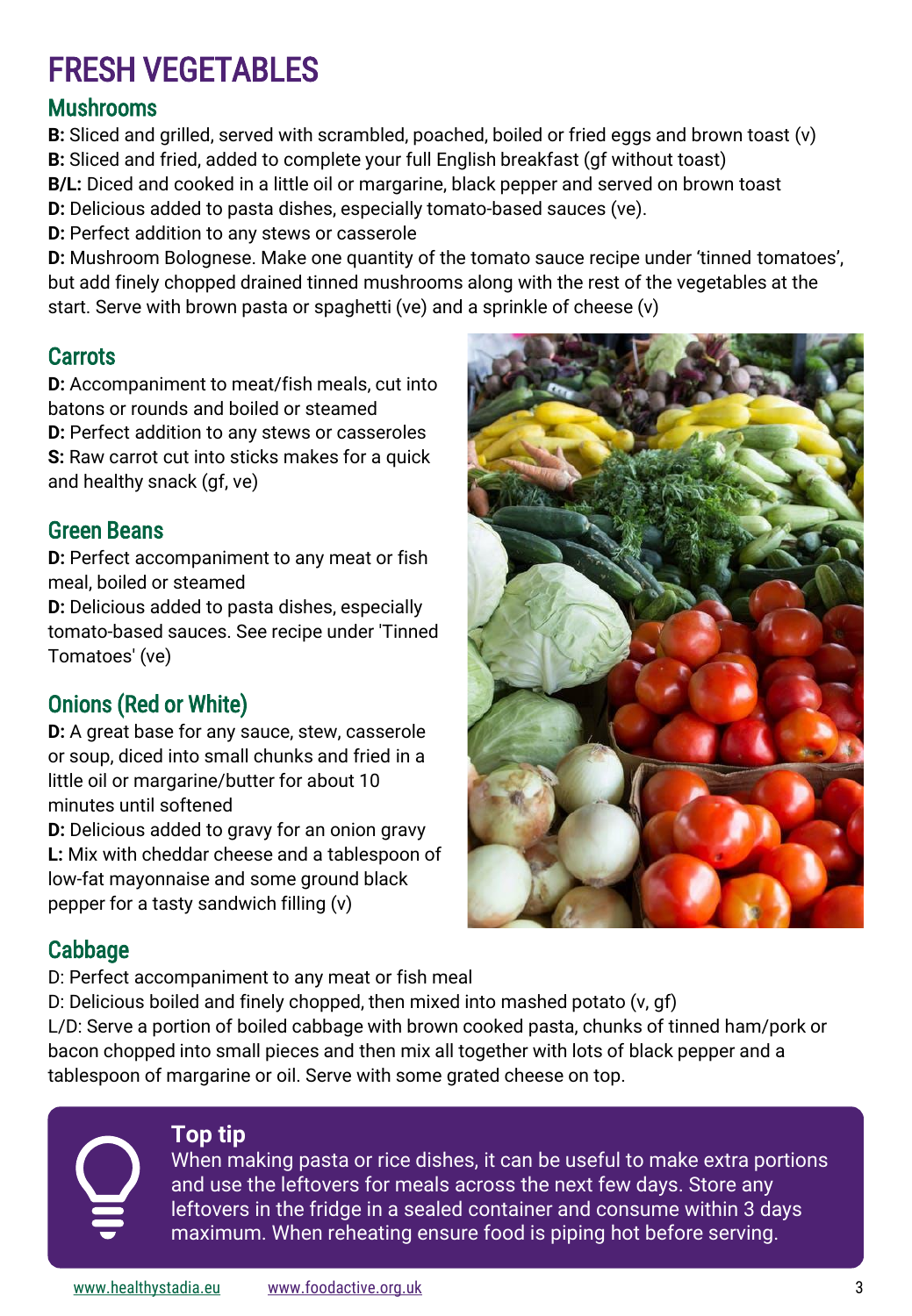### **Celery**

**D:** Delicious added to pasta dishes, especially tomato based sauces! See recipe under 'Tinned Tomatoes' (ve)

**L:** Grated cheese and finely sliced celery sandwich on brown bread (v)

**S:** Celery sticks stuffed with grated cheese (v, gf)

**D:** A great addition to stews and casseroles. **L/D:** Celery soup - see right for recipe! (v)

#### Spinach

**B:** Added to a two-egg omelette (v, gf) **B:** Added to scrambled egg (v, gf) **D:** Delicious added to pasta, especially tomato-based sauces! See recipe under 'Tinned Tomatoes' (ve)

### **Tomatoes**

**B:** Slices of tomato on two slices of brown toast with pepper and a touch of salt (ve) **L:** Slices added to sandwiches including egg mayonnaise (v), cheese (v) and ham L/D: A great addition to any salad

#### Broccoli and Cauliflower

**D:** Perfect accompaniment to any meat or fish meal, cut into stems and boiled or steamed **D:** Perfect addition to any stews or casseroles **D:** For an extra tasty side dish, boil and place in an ovenproof dish, top with grated cheese and grill until golden (v, gf)

#### Lettuce and Salad Leaves

**D:** Washed and served as accompaniment to any meat or fish meal. Add any sliced red onion, tomato, cucumber and/or peppers if you like (gf).

**D:** Add slices of tinned or fresh chicken or ham/pork and/or one or two boiled eggs along with sliced red onion, tomato, cucumber and/or peppers if you like (gf).

**L:** Great addition to any sandwich filling

#### **Cucumber**

**D:** Great addition to any salad **L:** Delicious sliced in a cheese sandwich, served on brown bread (v) **S:** Sliced into sticks is a quick and tasty snack to tie you over until dinner time! (ve, gf)

### Homemade Celery Soup

#### Serves 4-6 (ve)

#### Prep time: 15 mins / Cook time: 40 mins

- Chop up a whole head of celery into medium chunks (leaves included), dice 1 garlic clove and dice one medium sized potato in small chunks and fry in a tablespoon of oil, butter or margarine
- Cook on a medium heat for 15-20 minutes, stirring frequently to ensure the veg doesn't burn
- Add in 500ml vegetable stock, bring to the boil and then reduce to a simmer for another 20 minutes, or until all the vegetables are soft
- Blend with a hand blender or a food processor until smooth, add 100ml milk, season with pepper and blitz for a further minute.
- Serve with brown bread
- Leftovers can be kept in a sealed container in the fridge for up to 3 days or frozen and can be a perfect and easy option for lunch or dinner. If freezing, defrost overnight in the fridge and make sure to reheat thoroughly before serving

## DID YOU KNOW?

Portion sizes that count towards your five-a-day are typically 80g. This is roughly one handful of fruit or veg so try to use this as a guide in your meals!



[www.healthystadia.eu](http://www.healthystadia.eu/) [www.foodactive.org.uk](http://www.foodactive.org.uk/)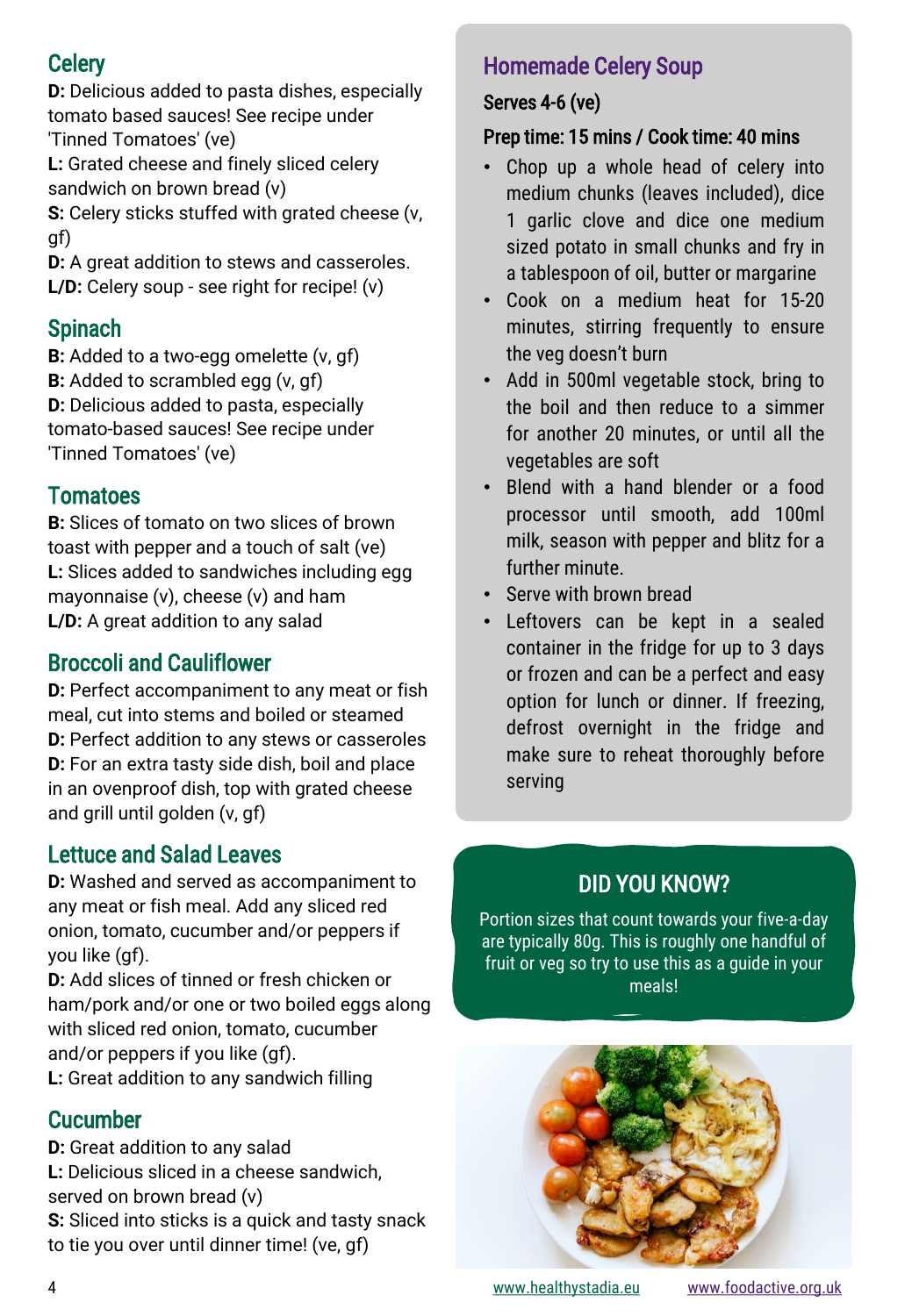#### Red, Yellow and Green Peppers

**D:** Great addition to any salad

**L/D:** Delicious added to pasta dishes, especially tomato-based sauces. See recipe under 'Tinned Tomatoes' in the non-perishable meal ideas guidance (ve)

**S:** Sliced into sticks is a quick and tasty snack to tie you over until dinner time! (ve, gf)

#### **Garlic**

**D:** A great base for any sauce, soup, noodle or rice dish, diced into small chunks and fried on a low heat in a little oil or margarine/butter for about 2 minutes until softened

#### Ginger

**S:** Sliced and placed in a mug with some boiling water and lemon for a soothing and comforting drink (ve, gf)

L/D: Peel off the skin and grate into stir fry's or rice dishes



# FRESH FRUIT

going spare! (ve, gf)

There are many different types of fresh fruit available, and most will work across the selection of meal ideas below. You may receive apples, oranges, bananas, plums, strawberries, grapes, blueberries, raspberries and more.

**B:** Perfect topping on cereal or porridge - sliced bananas and blueberries are tasty options (ve) **B:** Delicious served on top of yogurt - try strawberries or raspberries (v, gf) **S:** Bowl of fruit, served with yogurt if available or on its own - a mixture of anything you have got! (v, gf) **S:** Whole fruit is a filling snack - try an orange or apple (ve, gf) **P:** Delicious swirled into rice pudding - sliced plums and pears are a great choice (v) **P:** Fruit salad - dice up any fresh fruit you have, apples, plums, bananas and mix with grapes, strawberries, raspberries - whatever you have

# EGGS

**B:** Scrambled, poached, fried or boiled eggs on wholemeal toast/soldiers. Serve with add a 150ml glass of orange juice for one of your five-a-day (v)

**B/L:** Two-egg omelette (add in some a handful of diced fresh tomatoes, fresh or tinned spinach, or fresh or tinned mushrooms for one of your five-a-day) (v, gf)

**B:** Eggy bread (made with two eggs and brown bread). Serve with a 150ml glass of orange juice for one of your 5-aday (v).

**L:** Sliced boiled egg and tomato sandwich, served on brown bread (v)

**L:** Egg mayonnaise made with two boiled eggs, lots of black pepper and a tablespoon of low-fat mayonnaise. Serve on two slices of brown bread and sliced tomato, cucumber and/or salad (v). **S:** Boiled egg as a snack (v, gf)